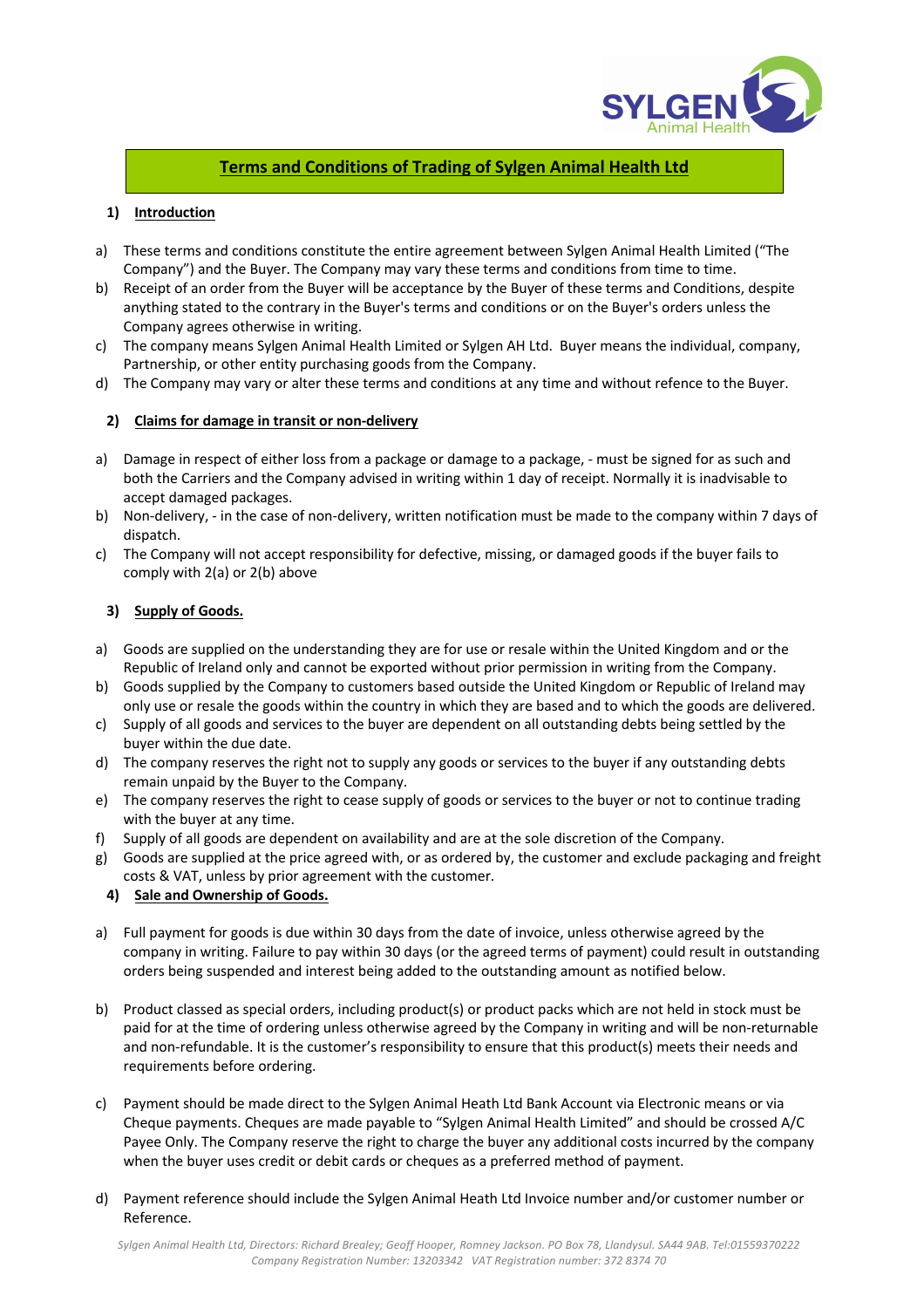

- e) The Company will not be responsible for payments that are lost or not received for whatever reason. In these cases the debt will remain unpaid until the buyer settles in full.
- f) INTEREST CHARGED ON OUTSTANDING ACCOUNTS statutory interest under the Late Payment of Commercial Debts (Interest) Act 1998 may be added to your account if the invoice is not paid by the due date. Interest will be charged at the rate of the Bank of England base rate plus 8%, calculated daily from the end of the credit period which was agreed with you.
- g) RETENSION OF TITLE All goods and services supplied by the company will remain the property of the company until the Invoice price is paid in full and the buyer shall remain a bailee only until the payment is made.
- h) COMPLAINTS Any complaint by the buyer relating to this document must be notified by the buyer to the company in writing within 14 days of receipt of these terms and conditions.

#### **5) Carriage, Delivery, Minimum order value**

- a) Carriage & Basic Insurance will be charged at cost to the buyer unless previously agreed by Sylgen Animal Heath Ltd in writing.
- b) Delivery will be by secured carrier where possible to enable deliveries to be tracked.
- c) Delivered prices when quoted, are for a standard 48-hour service only and the company reserves the right to charge the buyer any additional costs in transport or freight where the buyer requests next day or timed or special deliveries.
- d) The buyer is entirely responsible for ensuring that the delivery address supplied to the company is correct, including the UK Postcode where relevant and that somebody is available at the delivery address to accept the goods which the buyer has ordered from the company. Sylgen Animal Heath Ltd will not be responsible for failure to deliver goods where these conditions are not met.
- e) Sylgen Animal Heath Ltd reserve the right to charge the buyer any additional costs incurred because of nondelivery of goods where the buyer fails to meet the requirements stated above in 5d.
- f) Minimum order value is £100 excluding VAT and packing and freight charges.

# **6) Returns Policy**

It is the responsibility of the customer to ensure that they have ordered the correct product(s) and volume of product to meet their needs and Sylgen Animal Heath Ltd does NOT accept product returns on special orders as defined in these terms and conditions.

Product returns on all other orders are only accepted at the discretion of Sylgen Animal Heath Ltd and where the following conditions apply:

- a) Product received is different to customers purchase order and has been delivered to the customer incorrectly by Sylgen Animal Heath Ltd. Incorrect deliveries must be signed for as such and should be advised in writing to the company within 3 days of receiving product. Sylgen Animal Heath Ltd will replace incorrect deliveries FOC with correct product where responsibility is due to Sylgen Animal Heath Ltd.
- b) Product is missing or damaged on receipt by customer. In this case it is the customer's responsibility to sign for this product as such and advise Sylgen Animal Heath Ltd and the carriers in writing within 1 day of receipt. Damaged or missing product will be replaced FOC by Sylgen Animal Heath Ltd provided the above conditions are met by the buyer.
- c) Where Sylgen Animal Heath Ltd supplies product to the customer with **less than 6 months expiry date** then customers should make every effort to sell or use this product within this time. Unless previously agreed with the customer that this product is supplied, where this product remains unsold or unused and goes out of date the Company will refund **50% of the Product cost**, excluding any VAT or delivery charges providing that:
	- i. The Product is out of date and
	- ii. The Product is unopened and in good condition and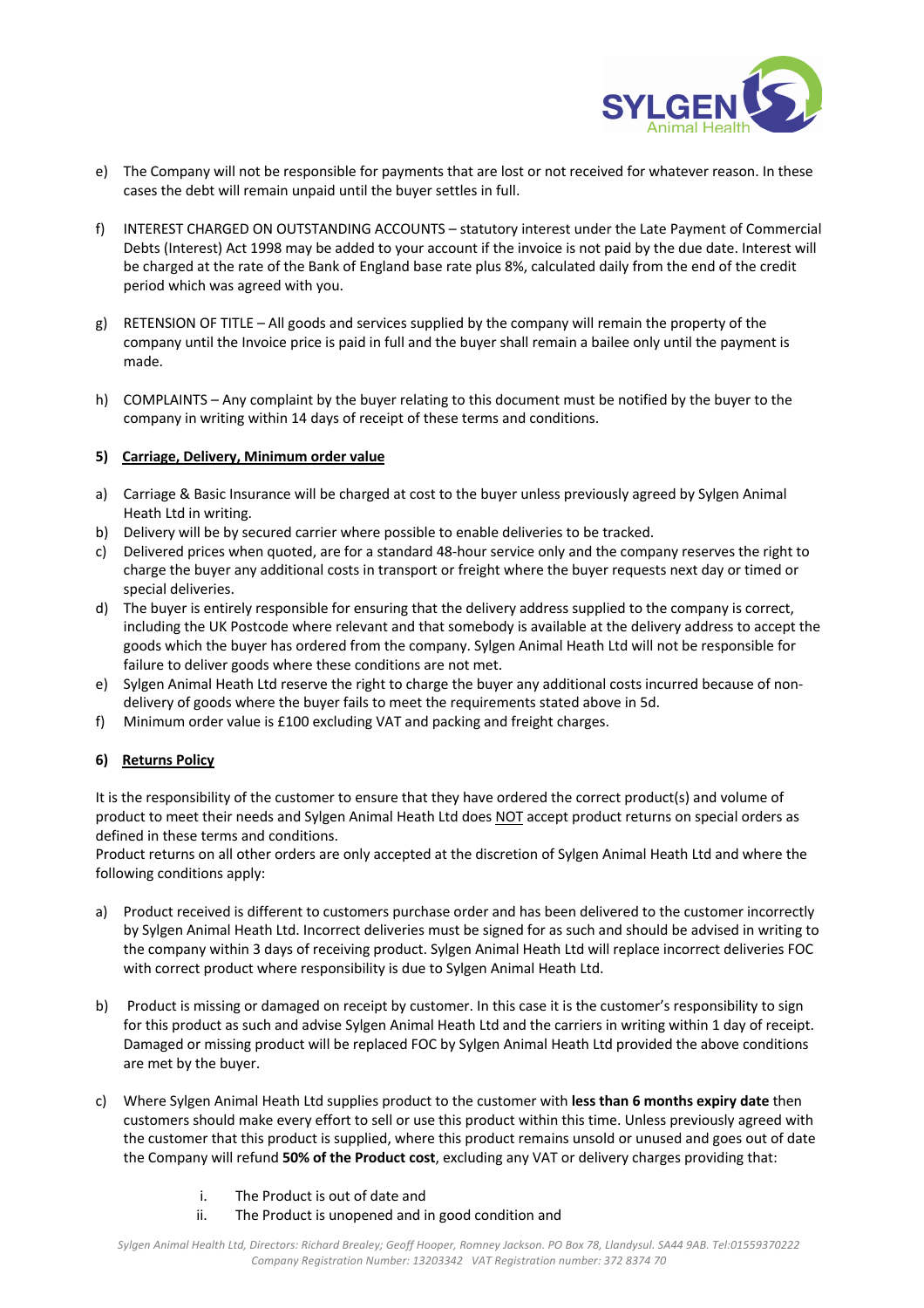

- iii. The Product is available for return to Sylgen Animal Heath Ltd if requested and
- iv. Sylgen Animal Heath Ltd are notified in writing by the customer that it is out of date within two weeks of expiry date.
- d) Where Sylgen Animal Heath Ltd supplies product to the customer with **less than 3 months expiry date** then customers should make every effort to sell or use this product within this time. Unless previously agreed with the customer that this product is supplied, where this product remains unsold or unused and goes out of date Sylgen Animal Heath Ltd will replace these goods or refund **100% of the Product cost**, excluding any VAT or delivery charges providing that:
	- I. The Product is out of date and
	- II. The Product is unopened and in good condition and
	- III. The Product is available for return to Sylgen Animal Heath Ltd if required and
	- IV. Sylgen Animal Heath Ltd are notified in writing by the customer that it is out of date within two weeks of the expiry date.
- e) Sylgen Animal Heath Ltd reserve the right to refuse refunds or replacement of goods where the above conditions are not met by the customer.
- f) Products which are not stock items will be classified as **Special orders and are non-returnable and nonrefundable.** It is the customer's responsibility to ensure that the product they have ordered is correct and meets customer's requirements.

#### **7) Privacy Policy and GDPR**

#### **Privacy Policy Statement**

#### **Contents**

- 1. Introduction and general statement
- 2. Who we are?
- 3. How we collect or obtain information.
- 4. The information we process
- 5. How we use the information we hold on you.
- 6. Sharing information with other parties or businesses.
- 7. Marketing use of your information.
- 8. Your rights under GDPR
- 9. How long we keep your information
- 10. Protecting your information and data.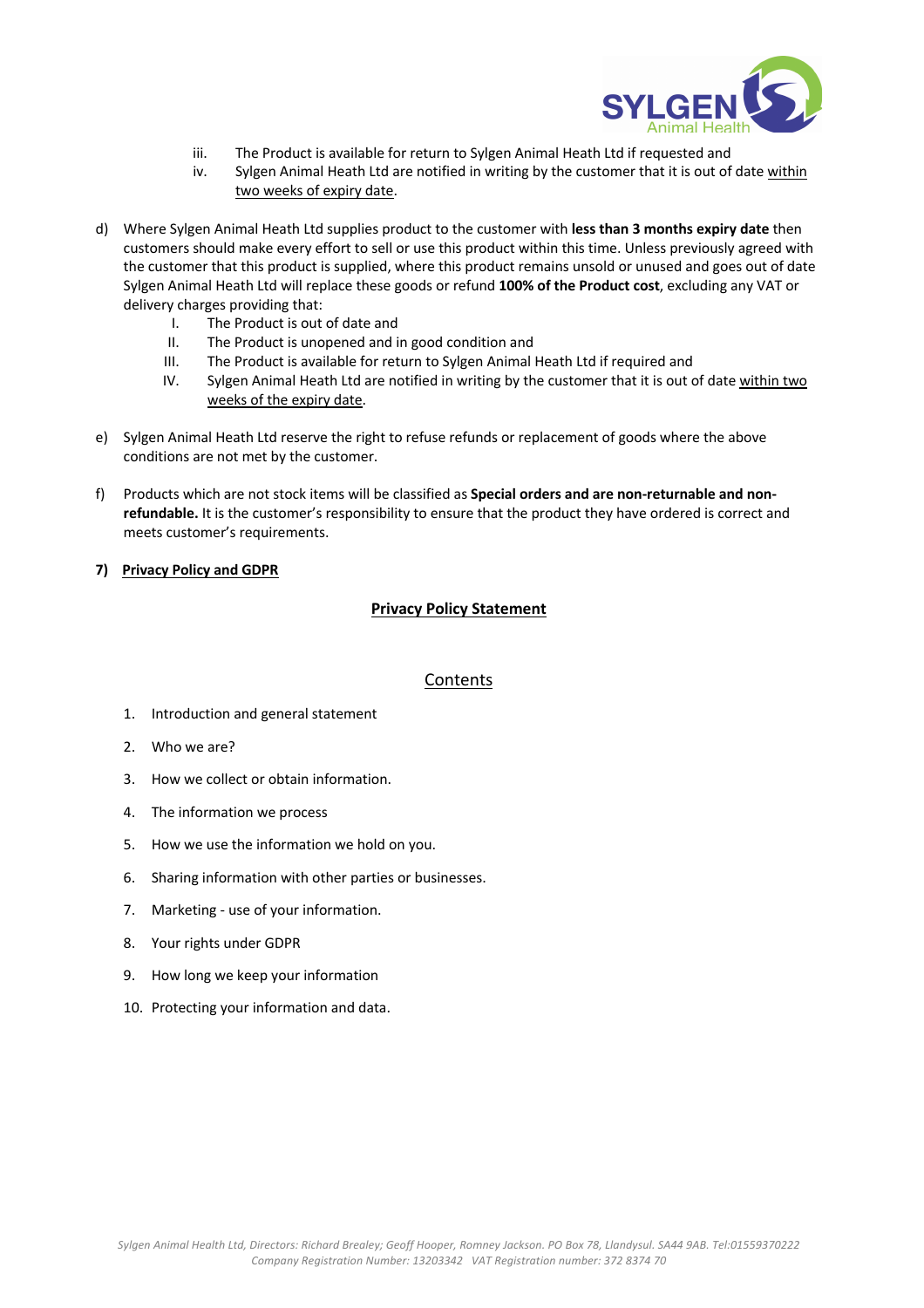

### **INTRODUCTION**

The General Data Protection Regulation (GDPR) became Law within the EU and United Kingdom on 25<sup>th</sup> May 2018 and as a consequence of this new legislation, Sylgen Animal Heath Ltd has updated our privacy policy as follows to ensure that we meet all our legal obligations under the GDPR legislation.

This privacy policy informs you how any personal data, customer or client information which is collected from you, or that you provide to us while doing business with us, will be processed, used and kept by Sylgen Animal Heath Ltd.

Sylgen Animal Heath Ltd (henceforth also referred to as "WE" or "US" or "The Company") is committed to ensuring your privacy is always respected and protected and we hereby provide our assurance that any information provided by you will only be used by us to provide the products or services you have requested or ordered from us and will not be passed on to any third parties and used for marketing or any purposes for which we do not have your consent.

Should we ask you to provide certain information by which you can be identified when contacting us or doing business with us or using our website, then you can be assured that it will only be used in accordance with this privacy statement. We have legal obligations to use your personal information in line with applicable laws.

The data controller is Sylgen Animal Heath Ltd, a company with Registration Number 13203342 and its registered address at: 3 Kitsmead Lane, Longcross, Chertsey, Surrey. KT16 0EF.

Sylgen Animal Heath Ltd address for all correspondence and communication or for any queries regarding this policy should be sent in writing to: **Sylgen Animal Heath Limited, PO Box 78, Llandysul, SA44 9AB.**

By visiting www.sylgenanimalhealth.com or contacting us or by placing an order with us, providing us with any personal information or data, you are accepting and consenting to the practices described in this privacy statement and other documents referred to in it and to Sylgen Animal Heath Ltd to contacting you and using your data or information for the purpose of conducting the business relationship between us.

This privacy statement and policy has also been incorporated into and forms part of our general terms and condition of sale and purchase and together with our Terms of business and any other documents referred to, sets out the entire basis and understanding of the business relationship with you and your personal data we collect from you or third parties, or you provide to us, will be processed and used by us.

Sylgen Animal Heath Ltd may change this policy from time to time and you should check our policy from time to time to ensure that you are happy with any future changes.

Sylgen Animal Health Limited will always respect your privacy and protect your information in accordance with this policy and the applicable laws of the United Kingdom and you have the right at any time to request details of the information or data that we may hold on you and/or to request that this data be deleted by us.

#### **WHO WE ARE AND HOW TO CONTACT US**

Sylgen Animal Health Limited is a private limited company registered within England and Wales with a company Registration Number of 13203342 and registered address at:

3 Kitsmead Lane, Longcross, Chertsey, Surrey. KT16 0EF.

Sylgen Animal Health Limited address for all correspondence and communication or for any queries regarding this policy should be sent to:

**Sylgen Animal Health Limited, PO Box 78, Llandysul, SA44 9AB. Tel: 01559 370 222. Email: info@sylgenanimalhealth.com Website: www.sylgenanimalhealth.com**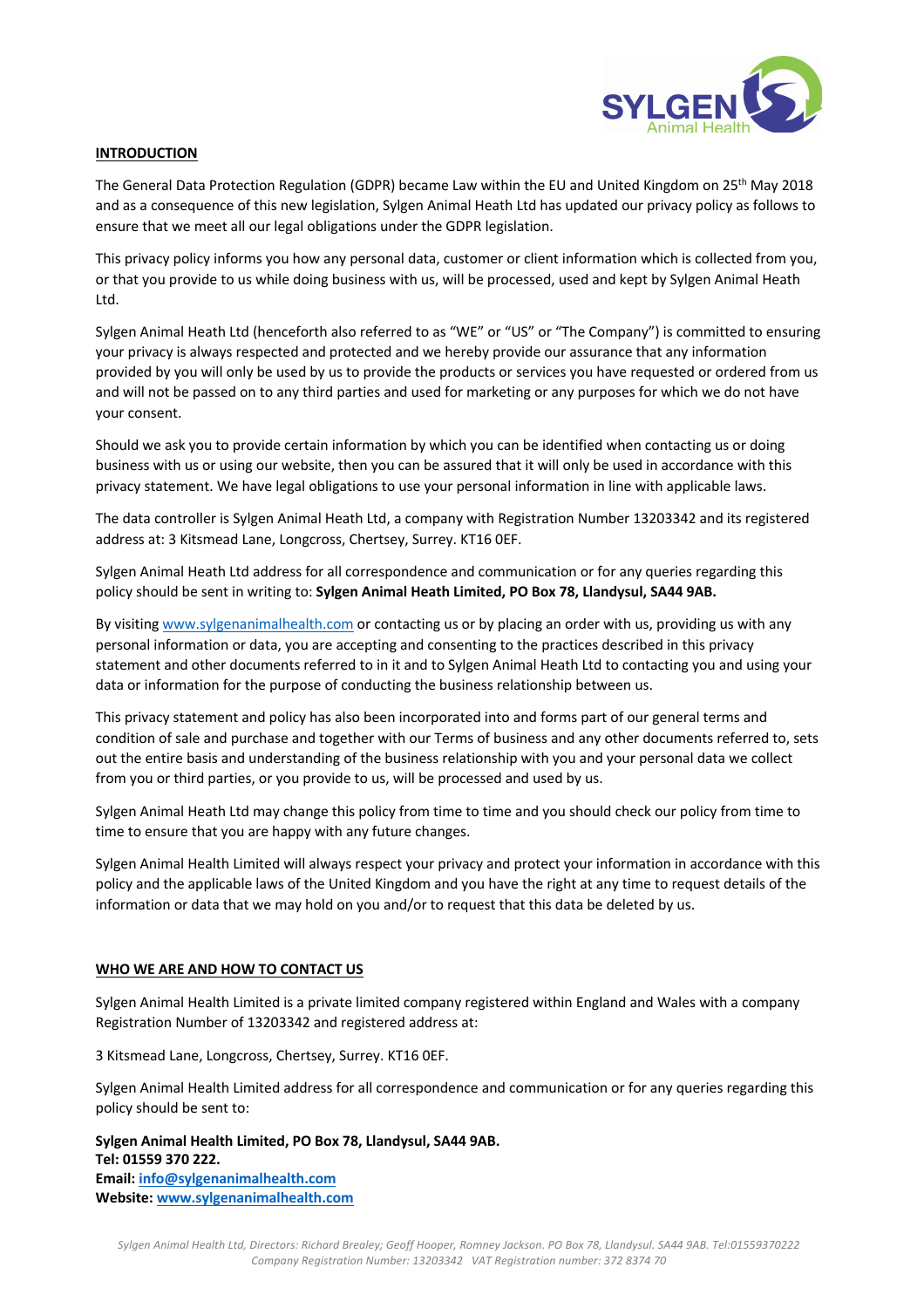

Our main office and product store is based in the rural Carmarthenshire countryside in West Wales, and it is from this office that products are dispatched. We also have directors based in West Midlands and East Sussex.

We treat the security of our customers and supplier's information and any data collected in the general course of doing business with our customers and suppliers very seriously and will NOT and give our assurance NOT to sell, pass on or provide any information or details that our customers or suppliers provide to us, with or to any other organisation, business or third party unless the following exceptions apply:

- 1. Where the business of Sylgen Animal Heath Ltd is sold or bought by a third party company, partnership, Investors or other entity and in which case the data held under the terms of this GDRP Policy will be the responsibility of the new owner of the Company and the new Company GDPR Policy will apply.
- 2. Where we are required or ordered to do so by the legal courts of England and Wales.

We will always respect your privacy and protect your information and data as we value and appreciate your business and support in using our products.

This privacy policy will help you to understand how we collect, store and use your personal data as described below.

## **HOW DO WE COLLECT YOUR INFORMATION?**

We may collect and process information and data about you in various ways as follows:

- $\checkmark$  You may give us information about you by responding to Sylgen Animal Health Limited communications, filling in forms which we provide to you, by placing an order with us, by mail or email or through our website(s): www.sylgenanimalhealth.com
- $\checkmark$  Through other sites and web pages and Social Media operated by us or on our behalf or by corresponding with us by phone, email or otherwise. This includes information you provide when you enquire about our products, sign up for emails, place an order either directly with us or through our website(s), participate through other social media functions and when you report a problem with our site.
- $\checkmark$  We may also collect data on you provided through our sales staff or other employees, commissioned staff or agents or appointed Distributors or other suppliers of Sylgen Animal Heath Ltd products.
- $\checkmark$  We may also collect information about individuals with whom we would like to stay in touch at events and meetings, for example, by swapping business cards.
- $\checkmark$  The information you give us may include your name, address, job role, email address, phone number and, where you work for an organisation the name and address and other details of that organisation.
- $\checkmark$  If making a purchase over the phone or through our website, we will also collect debit and credit card information. This information however is not kept by us and is used solely for the transaction you have authorised and requested from us. We use Stripe as our payment gateway provider in cooperation with our SAGE accounts package and operate the highest levels of security when taking card payments to ensure your information and data is protected.
- $\checkmark$  We may also collect data about individuals who work for or are associated with organisations with whom we work with or with whom we wish to work as a partner. We may, for example, obtain or confirm your work contact details or gather more information about your role to ensure that we are contacting the appropriate individual at that organisation when required.
- $\checkmark$  Websites: In addition to the information you give us as above we may collect aggregated or anonymous information about how you use our website(s). This information is only used to help us improve our website and your experience when visiting and using this website.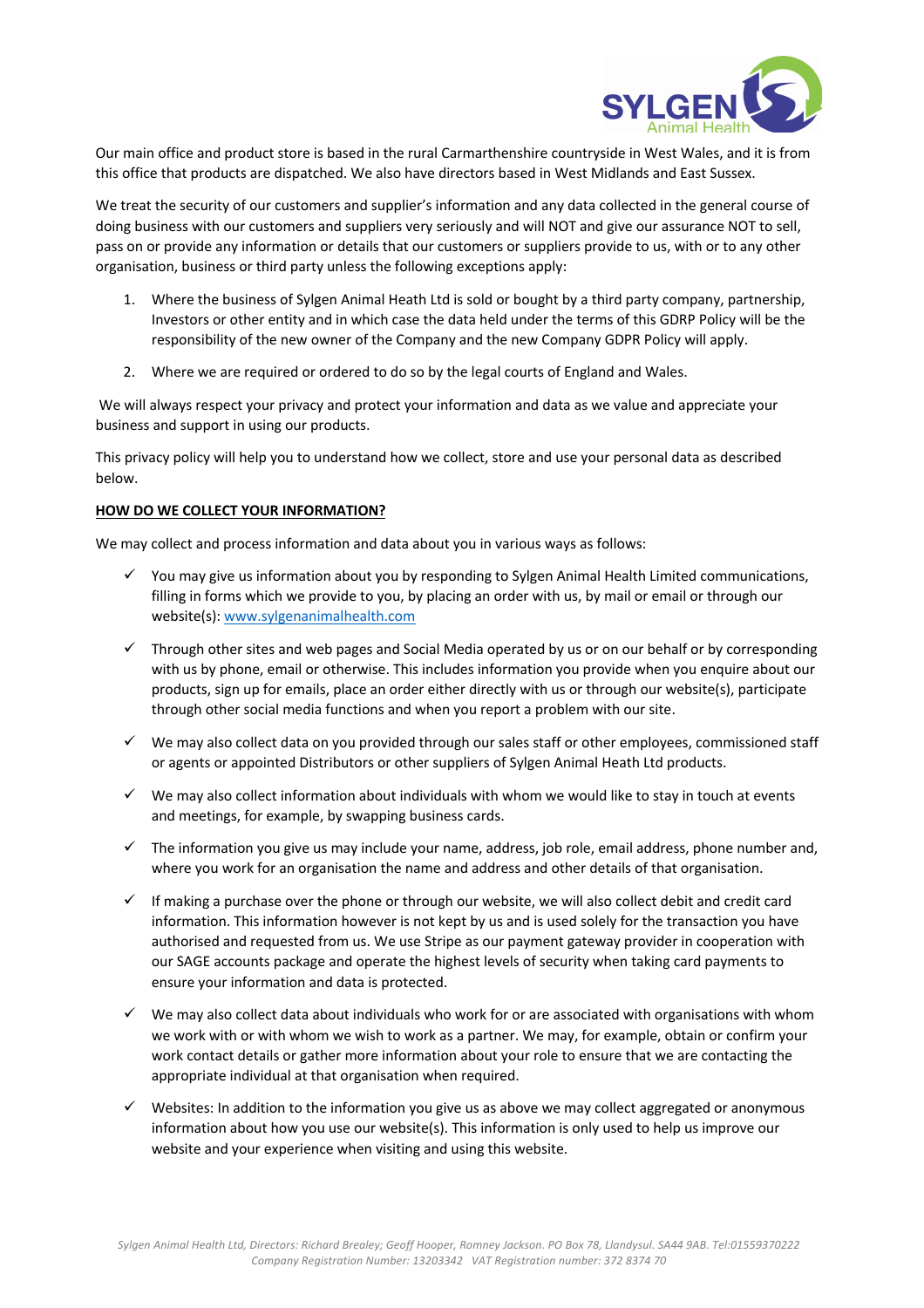

#### **DO WE USE COOKIES?**

- $\checkmark$  Our website may use "cookies" to help improve your experience when using our website and services.
- $\checkmark$  A cookie is a small data file which asks permission to be placed on your computer's hard drive. Once you agree, the file is placed on your computer and the cookie helps analyses web traffic or lets you know when you visit a particular site. Cookies allow web applications to respond to you as an individual. The web application can tailor its operations to your needs, likes and dislikes by gathering and remembering information about your preferences and helps improve your user experience.
- $\checkmark$  We may use traffic log cookies to identify which pages are being used. This helps us analyse data about web page traffic and improve our website to tailor it to customer and user needs. We only use this information for statistical analysis purposes and all data is anonymous.
- $\checkmark$  Overall, cookies help us provide you with a better website, by enabling us to monitor which pages you find useful and which you do not. A cookie does NOT give us access to your computer or any information about you, other than the data you choose to share with us.
- $\checkmark$  You can choose to accept or decline cookies and cookies may be deleted from your computer at any time. Most web browsers automatically accept cookies, but you can usually modify your browser setting to decline cookies if you prefer. This may prevent you from taking full advantage of the website.

Further information on cookies may be found on the following website which you visit at your risk and is independent of Sylgen Animal Health Limited: http://www.whatarecookies.com/

#### **HOW MAY WE USE THE INFORMATION WE COLLECT ABOUT YOU?**

The information we collect about you will only be used for conducting our business relationship with you and may include the following:

- $\checkmark$  For administration purposes, for example, to process any orders placed with us, to contact you to confirm delivery address, contact details or payment details to ensure we deliver goods and services to you correctly, quickly and efficiently.
- $\checkmark$  To keep a note of your preferences on what and how you want to engage with Sylgen Animal Health Limited.
- $\checkmark$  To contact you for the purposes of any corrective action (including a product recall) which may be required in respect of any of the products or services we supply to you.
- $\checkmark$  To comply with all applicable laws and regulations and rules.
- $\checkmark$  To contact you for the recovery of any overdue debts in cases of non-payments of overdue invoices.
- $\checkmark$  To Contact you in relation to any credit checks and/or to make checks of credit reference agencies from time to time as required and appropriate.
- $\checkmark$  From time to time, we may also use your information to contact you for marketing purposes to keep you informed and up to date with our goods and services. We may contact you by email, phone, or post as specified by you and you can ask us to stop contacting you at any time.
- $\checkmark$  To provide you with the requested goods, services, or online content you request and order or any other related goods or services we may provide.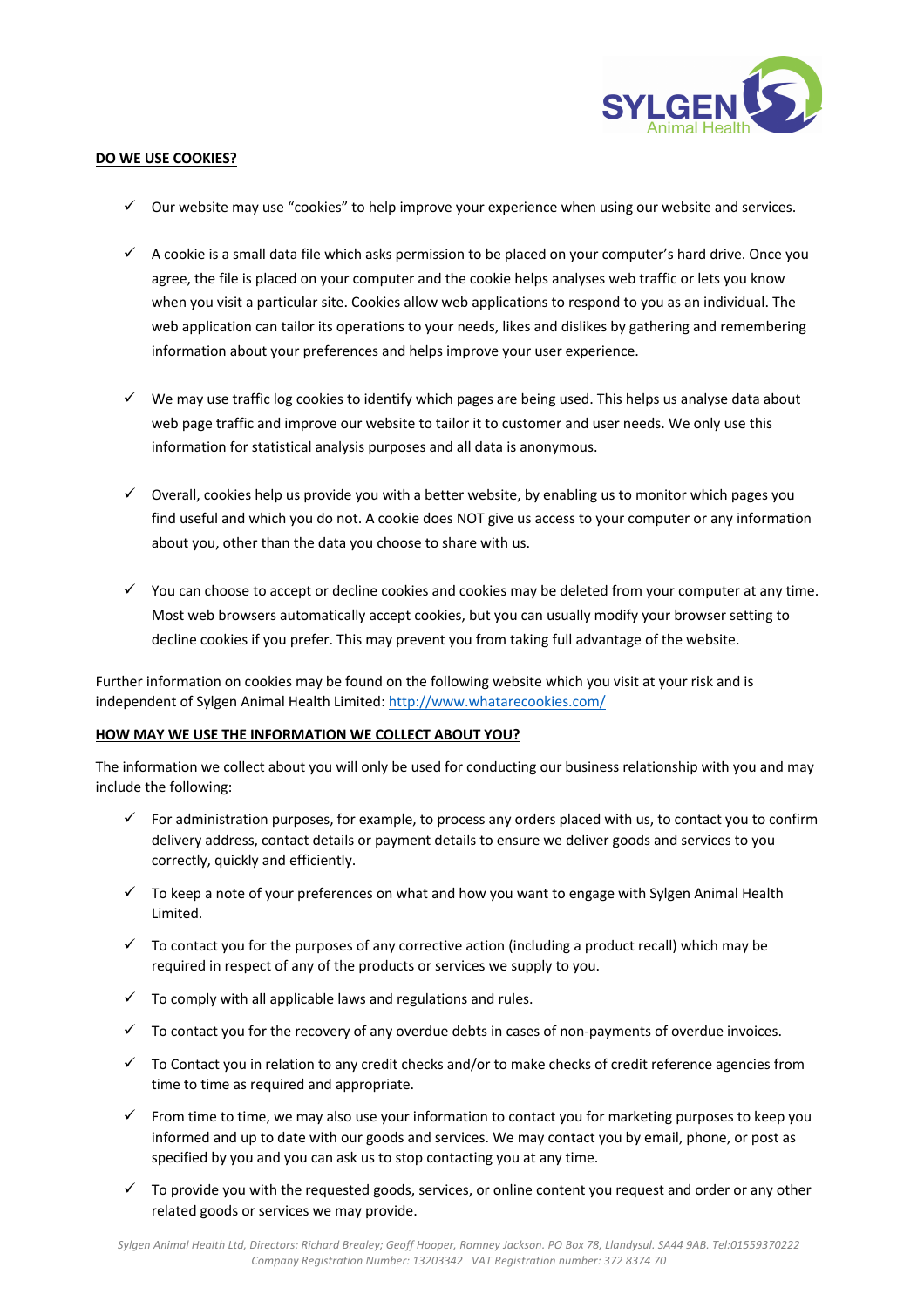

- $\checkmark$  To invite you to event(s) or shows and/or to request your support or participation for or in campaigns, surveys, or meetings that we may be organising.
- $\checkmark$  For holding records that we are legally required to keep so that we meet legal, government, HMRC and other regulators' compliance requirements.
- $\checkmark$  We may periodically send promotional emails about new products, special offers or other information which we think you may find interesting or as part of our ongoing business relationship using the details which you have provided. You may opt out of receiving promotion emails at any time.
- $\checkmark$  We may also use your experience in using our products for marketing purposes, but only with your permission and knowledge, where you provide us with for example testimonials and written permission to do so.
- $\checkmark$  Where we engage or work with other businesses to provide you with goods or services which you buy or request from us and
- $\checkmark$  To provide you with technical support in the use of the goods and services you request and/or purchase from Sylgen Animal Health Limited.
- $\checkmark$  For internal record keeping and accounts, including the management of any feedback or complaints.
- $\checkmark$  To ensure that content from our website(s) is presented in the most effective manner for you and for the electronic devices that you may use or want to use.
- $\checkmark$  To administer our website and for internal operations, such as and including but not limited to: troubleshooting, data analysis, testing, research, statistical and survey purposes.
- $\checkmark$  As part of our efforts to keep our website safe and secure and to detect fraud and other abuses of our site.

### **Sharing your information or data with other parties or business.**

We will always treat and use any information and data we hold on you and on all our customers and their customers or clients and our suppliers and their business partners in the strictest of confidence and with the highest ethical standards and to ensure we provide the highest quality of goods and services that you would expect, and request from us as part of our ongoing business relationship.

We undertake and assure all our customers and suppliers that Sylgen Animal Health Limited will NOT sell or pass on your information or any data we hold about you to third parties or third-party businesses or companies for marketing or financial gain expect where this is necessary in the normal day to day operation of the business relationship with you as described in this policy document.

We will only provide your contact details and such information as required to a third-party company or business with your express permission and where this is necessary for the delivery of our goods or services which you have requested or ordered from us and/or to support you and your customers or clients in the use of these goods or services. For Example:

- 1. Where our courier service providers (such as Royal Mail or Parcel Force) require your delivery address and phone number to deliver your order to you efficiently and quickly or
- 2. We may also share your personal information with third parties that perform services on our behalf, such as business partners (including printing and marketing agents, credit reference agencies and tracing agents), fraud sharing organisations and debt collection companies and the company solicitors for legal purposes.
- 3. Where we are required or ordered to do so by the legal courts of England and Wales.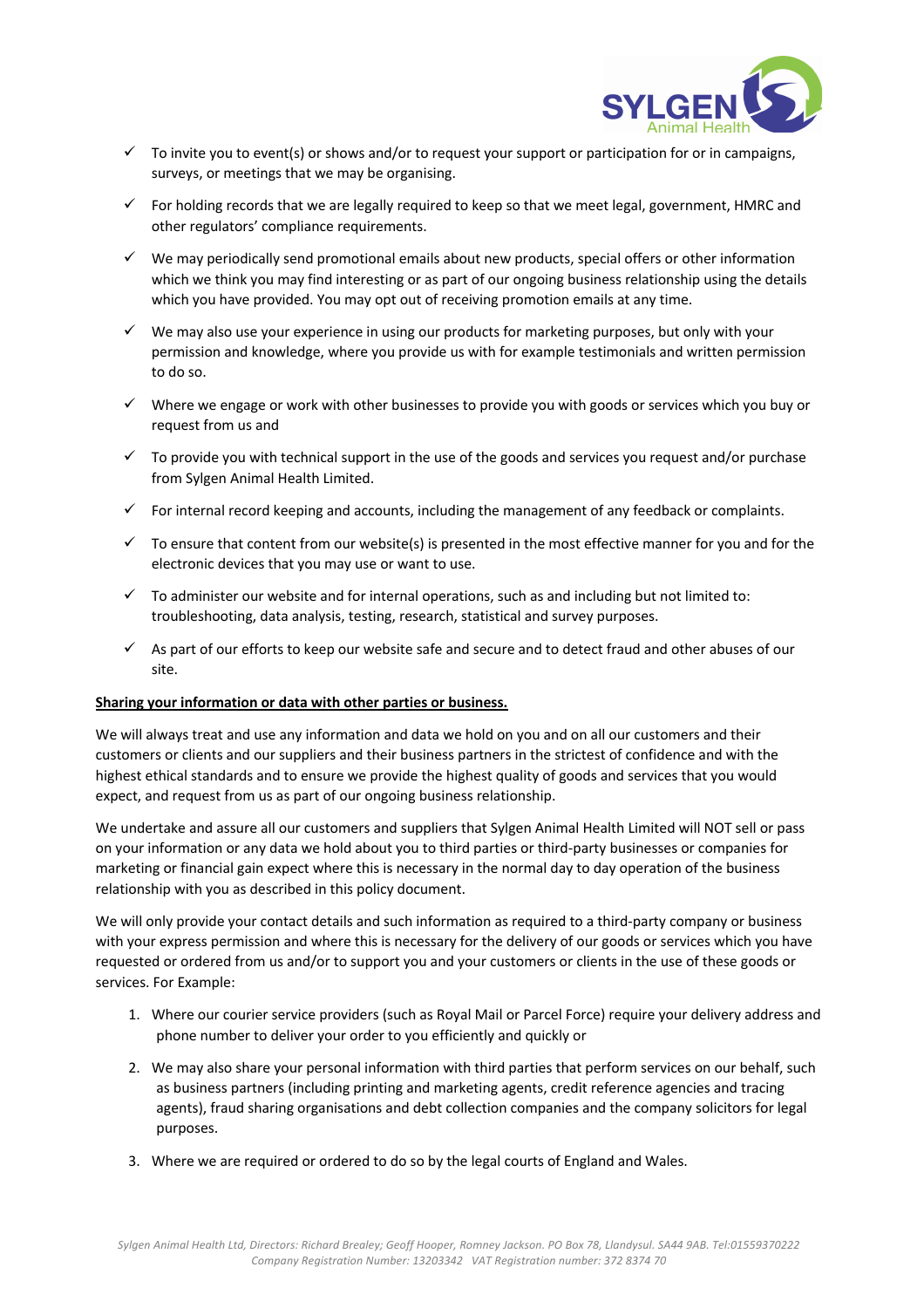

#### **MARKETING - USE OF YOUR DATA AND INFORMATION.**

- 1. Sylgen Animal Health Limited may contact you from time to time where you have provided us with your consent, to inform you or update you on new products, product offers or advise you on changes to our products and services.
- 2. Sylgen Animal Health Limited may also contact you with your consent as appropriate and relevant to keep you informed of any changes to our opening and closing hours and to work with you to provide you with the highest quality of service you expect.
- 3. Sylgen Animal Health Limited will NOT use any information and data you provide us about your customers or clients in the course of our business relationship and will not contact them for marketing purposes.
- 4. Sylgen Animal Health Limited will only contact or use your customers' or clients' information provided by you to ensure that goods ordered by you are delivered successfully to your requested customer or clients delivery address and we will only contact them at your request and with your consent.
- 5. Sylgen Animal Health Limited will not sell or pass on customer, supplier or third-party information or data for marketing purposes and contact details may only be passed on under the exceptional reasons already outlined in this policy and only with your written consent.

#### **YOUR RIGHTS UNDER GDPR.**

You also have rights under GDPR in connection with your personal data that we hold on you and with effect from the 25th May 2018 these rights will include the following:

- 1. to withdraw consent where you have given it and to request your personal data and information be deleted from our systems.
- 2. to have access to your personal data and to request from us a copy of the personal data and information that we hold on you.
- 3. to correct, change or complete inaccurate data, and in certain circumstances to restrict, request erasure, object to processing, or request portability of your personal data to another organisation.

We always try to ensure that we deliver the highest levels of customer service and if you do need or want to get in touch with us for any reason regarding your data protection rights, please do so using any of the contacts provided in this policy document or by using the email addresses below. Please add "My Data Protection Rights" into the subject header to highlight that this enquiry relates to your data protection rights and we will endeavour to respond to your enquiry as soon as practical.

Email: info@sylgenanimalhealth.com

If you are unhappy for any reason and have a data protection related complaint, please contact us directly in the first instance either by phone and at the following email address and we will do our best to ensure your concern is resolved to your satisfaction: Tel: 01559 370 222 or Email: info@sylgenanimalhealth.com

If you are still unhappy with our response once your complaint has been reported to Sylgen Animal Health Limited and if you are not satisfied, you also have the right to lodge a complaint with the UK's independent supervisory authority for upholding information rights - the Information Commissioner's Office (ICO). Sylgen Animal Health is registered with the Information Commissions Office as required by UK Law and our registration number is: ZB236020.

You may check the registration of the Company on the ICO website using our registration number as above and this link: https://ico.org.uk/ESDWebPages/Search

Details on how to contact the ICO can be found at www.ico.org.uk/global/contact-us/